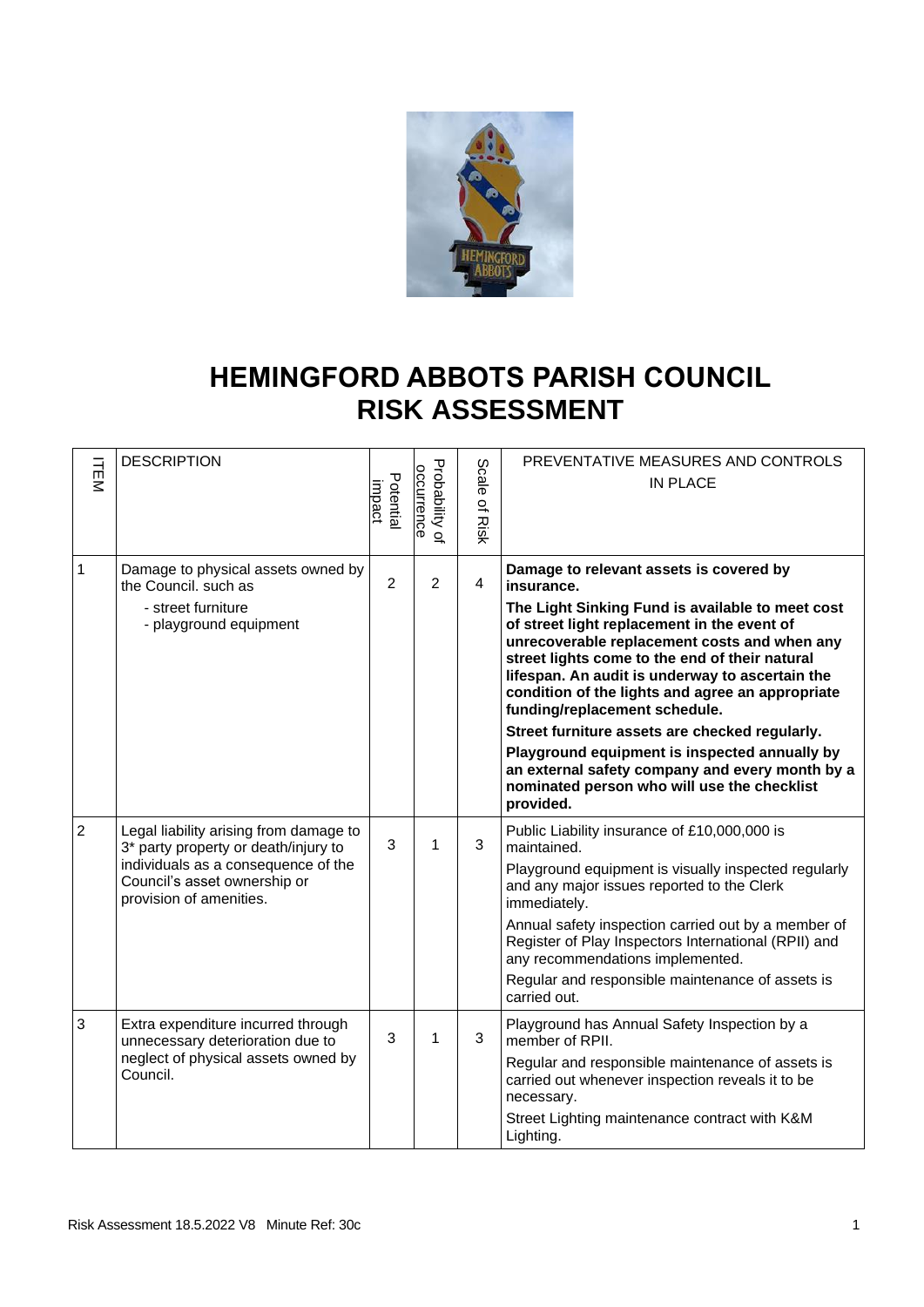| $\overline{\mathbf{4}}$ | Loss of Council funds through theft<br>or dishonesty                                                                          | 3              | 1              | 3              | Financial systems administered by Clerk as<br>Responsible Financial Officer (RFO) and monitored/<br>controlled by the Council under its Financial<br>Regulations; the Financial Regulations are reviewed<br>annually by Council.                        |
|-------------------------|-------------------------------------------------------------------------------------------------------------------------------|----------------|----------------|----------------|---------------------------------------------------------------------------------------------------------------------------------------------------------------------------------------------------------------------------------------------------------|
|                         |                                                                                                                               |                |                |                | Fidelity guarantee - assessed annually; currently<br>£150,000 employee cover in place.                                                                                                                                                                  |
| $\mathbf 5$             | Council sued or surcharged because<br>of improper or illegal use of funds<br>and/or failing to keep financial                 | 3              | 1              | 3              | The Council and RFO operate in accordance with<br>Financial Regulations which are reviewed annually by<br>the Council.                                                                                                                                  |
|                         | records in accordance with statutory<br>requirements                                                                          |                |                |                | All expenditure itemised in Minutes of meetings and<br>monitored by the Council.                                                                                                                                                                        |
|                         |                                                                                                                               |                |                |                | Clerk has attended training by Cambridgeshire and<br>Peterborough Association Local Councils (CAPALC)<br>and refers to them for guidance when necessary.<br>Expenditure permitted by S137 of LGA1972 is listed                                          |
|                         |                                                                                                                               |                |                |                | separately                                                                                                                                                                                                                                              |
| 6                       | Failure to meet requirements under:<br><b>Employment law</b><br>Inland Revenue (IR) regulations                               | 3              | 1              | 3              | Clerk has a written contract of employment.<br>IR return submitted annually.<br>VAT return submitted quarterly.                                                                                                                                         |
|                         | <b>Customs and Excise</b>                                                                                                     |                |                |                | Clerk keeps Councillors informed of relevant changes.                                                                                                                                                                                                   |
|                         | regulations                                                                                                                   |                |                |                | Internal and External Audit of accounts is carried out<br>annually.                                                                                                                                                                                     |
| $\overline{7}$          | Liability for injury or disease to<br>Council employee(s) arising out of<br>their employment                                  | 3              | 1              | 3              | Employer's Liability Insurance cover of<br>£10,000,000 is maintained                                                                                                                                                                                    |
| 8                       | Failure to ensure all Contractors<br>and/or employees meet their<br>responsibilities for Health & Safety                      | 3              | 1              | $\mathbf{3}$   | Clerk writes to Contractors and/or employees and<br>requests their confirmation before they start work that<br>they comply with current HSE requirements.                                                                                               |
| 9                       | Failure to ensure the adequacy of<br>the Annual Precept and sound                                                             | 3              | 1              | 3              | Annual Budget prepared by RFO and debated and<br>approved in Council as the basis for the precept.                                                                                                                                                      |
|                         | budgeting arrangements to provide<br>for the Council's necessary<br>expenditure                                               |                |                |                | Statements of receipts and payments are prepared<br>at the end of each quarter and provided to Council<br>for review and any required action.                                                                                                           |
| 10                      | Failure to provide the required<br>proper, timely and accurate<br>reporting of Council business in the<br>Minutes of meetings | $\overline{c}$ | 1              | $\overline{c}$ | The Council and Clerk operate in accordance with its<br>Standing Orders governing the production, approval<br>and display of minutes of meetings. The Standing<br>Orders are in keeping with best practice and are<br>reviewed annually by the Council. |
| 11                      | Failure to ensure proper document<br>provision and control.<br>Loss of documents                                              | 3              | 1              | 3              | Documents are produced and retained in<br>accordance with the Council's published policies and<br>procedures which comply with current requirements<br>and regulations                                                                                  |
|                         |                                                                                                                               |                |                |                | Signed Minutes of meetings are continuously page<br>numbered and retained within Parish by the Clerk for<br>a period as advised by CAPALC.                                                                                                              |
|                         |                                                                                                                               |                |                |                | Duplicate copies of signed Minutes are held by<br>Chairman.                                                                                                                                                                                             |
|                         |                                                                                                                               |                |                |                | Archives are stored in County Record Office.                                                                                                                                                                                                            |
| $12 \overline{ }$       | Failure to meet the laid-down<br>timetable when responding to<br>Consultations                                                | 1              | 3              | 3              | Clerk monitors timescale requirements and provides<br>advice/ arranges meetings/ sends correspondence<br>to ensure the Council does not miss a deadline                                                                                                 |
| 13                      | Failure to meet the requirements of<br>best practice for a Parish Council to                                                  | $\overline{2}$ | $\overline{2}$ | 4              | Parish Council accounts are subject to both internal<br>and external annual audit.                                                                                                                                                                      |